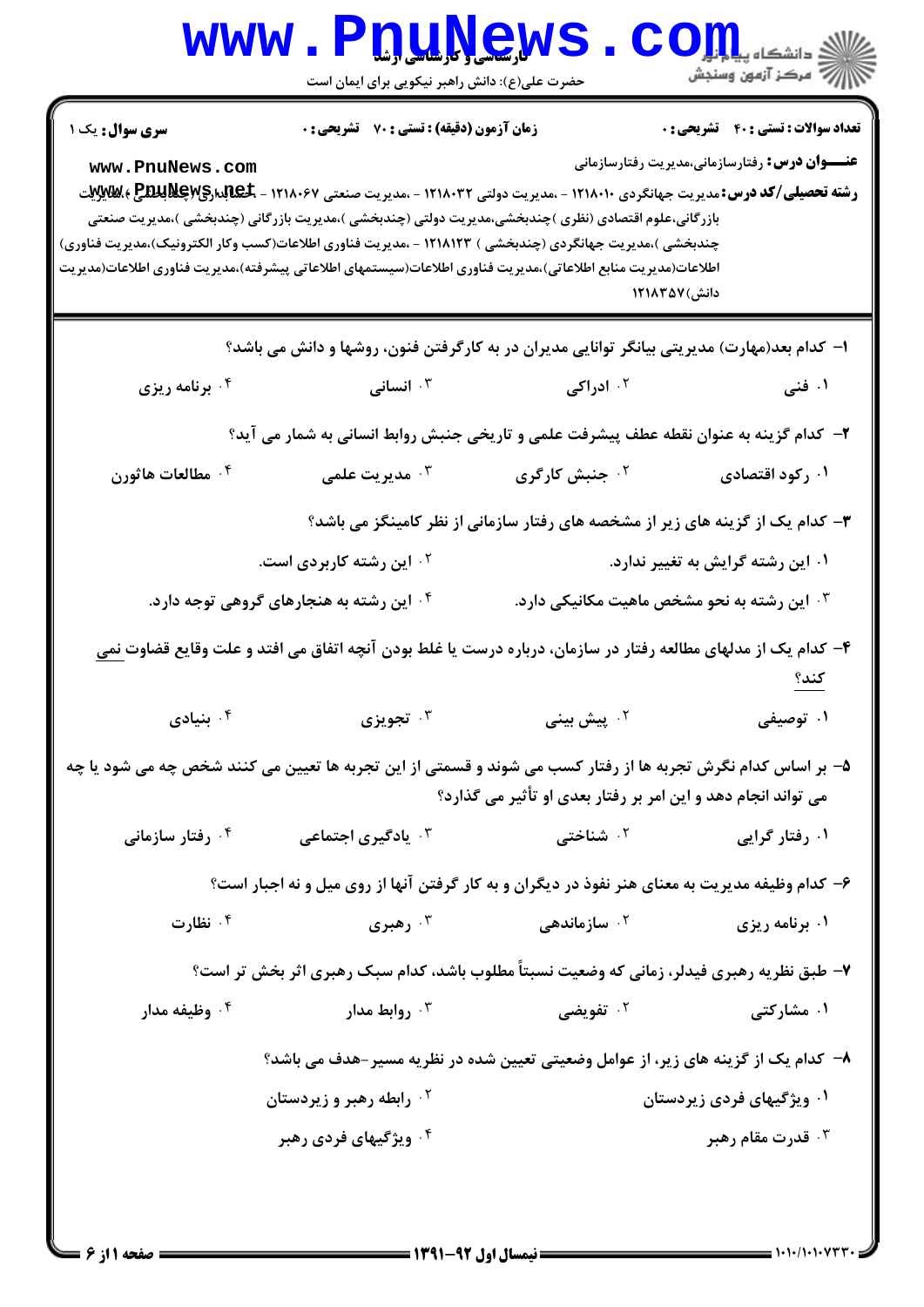| <b>WWW</b>                                                                                                                                                                                                                                                            | <b>۷ لارتسمبر و نارهامگی از شاه</b><br>حضرت علی(ع): دانش راهبر نیکویی برای ایمان است |                                                                                                                                                                                                                                                                | ۵ دانشکاه پ <b>یا ب<sup>ا</sup> تو</b><br>رُ⁄ کرڪز آزمون وسنڊش                                        |  |
|-----------------------------------------------------------------------------------------------------------------------------------------------------------------------------------------------------------------------------------------------------------------------|--------------------------------------------------------------------------------------|----------------------------------------------------------------------------------------------------------------------------------------------------------------------------------------------------------------------------------------------------------------|-------------------------------------------------------------------------------------------------------|--|
| <b>سری سوال : ۱ یک</b><br>www.PnuNews.com<br>(چندبخشی )،مدیریت جهانگردی (چندبخشی ) ۱۲۱۸۱۲۳ - ،مدیریت فناوری اطلاعات(کسب وکار الکترونیک)،مدیریت فناوری<br>اطلاعات(مديريت منابع اطلاعاتي)،مديريت فناورى اطلاعات(سيستمهاى اطلاعاتي پيشرفته)،مديريت فناورى اطلاعات(مديريت | <b>زمان آزمون (دقیقه) : تستی : 70 گشریحی : 0</b>                                     | <b>رشته تحصیلی/کد درس:</b> مدیریت جهانگردی ۱۲۱۸۰۱۰ - ،مدیریت دولتی ۱۲۱۸۰۳۲ - ،مدیریت صنعتی ۱۲۱۸۰۶۷ - <del>گیابارگیMEXI</del> W، ایلاس<br>بازرگانی،علوم اقتصادی (نظری )چندبخشی،مدیریت دولتی (چندبخشی )،مدیریت بازرگانی (چندبخشی )،مدیریت صنعتی<br>دانش) ۱۲۱۸۳۵۷ | <b>تعداد سوالات : تستی : 40 ٪ تشریحی : 0</b><br><b>عنـــوان درس:</b> رفتارسازمانی،مدیریت رفتارسازمانی |  |
| ۹- در شبکه مدیریت کدام سبک بیانگر توجه بسیار به تولید و کارایی ولی بی توجهی به کارکنان است؟                                                                                                                                                                           |                                                                                      |                                                                                                                                                                                                                                                                |                                                                                                       |  |
| ۰ <sup>۴</sup> مدیریت تیمی                                                                                                                                                                                                                                            | ەدىرىت مستبدانە $\cdot$                                                              | ۰ <sup>۲</sup> مدیریت باشگاهی                                                                                                                                                                                                                                  | ۱. مدیریت بی ثمر                                                                                      |  |
| +۱- در کدام یک از سبکهای رهبری ارائه شده توسط «رنسیس لیکرت»، دستورات توسط مدیر صادر می شود ولی به زیردستان<br>آزادی مختصری برای اظهار نظر داده می شود و مدیران در مقابل کارکنان خود تا حدودی انعطاف پذیرند چون نسبتاً به آنها<br>اعتماد دارند؟                        |                                                                                      |                                                                                                                                                                                                                                                                |                                                                                                       |  |
|                                                                                                                                                                                                                                                                       | ۰ <sup>۲</sup> سیستم۲(مستبد خیرخواه)                                                 |                                                                                                                                                                                                                                                                | ۰۱ سیستم۱(مستبد استثم <mark>ار</mark> گر)                                                             |  |
|                                                                                                                                                                                                                                                                       | ۰ <sup>۴</sup> سیستم۴(مشارکتی)                                                       |                                                                                                                                                                                                                                                                | ۰۳ سیستم۳(مشاوره ای)                                                                                  |  |
| 11- بر اساس نگرش دور زندگی، در کدام سبک رهبر شیوه رفتاری وظیفه مداری پایین و رابطه مداری بالا را به کار می گیرد؟                                                                                                                                                      |                                                                                      |                                                                                                                                                                                                                                                                |                                                                                                       |  |
| ۰۴ سبک تفویضی                                                                                                                                                                                                                                                         | سبک مشارکتی $\cdot^{\mathsf{y}}$                                                     | ۰۲ سبک توجیهی                                                                                                                                                                                                                                                  | ۰۱ سبک دستوری                                                                                         |  |
|                                                                                                                                                                                                                                                                       |                                                                                      | ۱۲- طبق کدام سبک رهبری در مدل رهبری وروم و ایتون، رهبر مشکل را در جلسه گروهی با کارکنان در میان می گذارد و                                                                                                                                                     | تصمیم از طریق اجماع گرفته می شود؟                                                                     |  |
|                                                                                                                                                                                                                                                                       | $(b)$ هستبدانه $\cdot$ ۲                                                             |                                                                                                                                                                                                                                                                | ۰۱ مستبدانه(a)                                                                                        |  |
|                                                                                                                                                                                                                                                                       | $(b)$ شاوره ای (b) . <sup>۴</sup>                                                    |                                                                                                                                                                                                                                                                | ۰ <sup>۳</sup> تصمیم گیری گروهی                                                                       |  |
| ۱۳– در فرایند انگیزش، "عدم تعادل فیزیولوژیکی یا روانی" و" کمبود جهت دار که انرژی لازم برای رسیدن به هدف را تدارک<br>میبیند ؒ، به ترتیب چه نامیده می شوند؟                                                                                                             |                                                                                      |                                                                                                                                                                                                                                                                |                                                                                                       |  |
| ۰۴ انگیزه-نیاز                                                                                                                                                                                                                                                        | سا ئق-هدف $\cdot$ "                                                                  | ۰ <sup>۲</sup> نیاز-هدف                                                                                                                                                                                                                                        | ۰۱ نیاز –انگیزه                                                                                       |  |
|                                                                                                                                                                                                                                                                       |                                                                                      | ۱۴– ویژگی اکتسابی بودن مربوط به کدام دسته از انگیزه هاست؟                                                                                                                                                                                                      |                                                                                                       |  |
| ۰۴ فيزيولوژيکي                                                                                                                                                                                                                                                        | ا ثانوی $\cdot$                                                                      | ۰۲ عمومی                                                                                                                                                                                                                                                       | ۰۱ ابتدایی                                                                                            |  |
|                                                                                                                                                                                                                                                                       |                                                                                      | ۱۵– به نظر مک کللند، کدام گزینه از ویژگیهای یک فرد دارای انگیزه پیشرفت بالا می باشد؟                                                                                                                                                                           |                                                                                                       |  |
|                                                                                                                                                                                                                                                                       | <b>۲ . عدم رضایت کامل از انجام کار</b>                                               |                                                                                                                                                                                                                                                                | ۰۱ نیاز به بازخورد فوری                                                                               |  |
|                                                                                                                                                                                                                                                                       | ۰ <sup>۲</sup> ترغیب شدن به کار از طریق پاداش                                        |                                                                                                                                                                                                                                                                | ۰۳ ریسک پذیری در حد بالا                                                                              |  |

٠.

 $\mathcal{L}$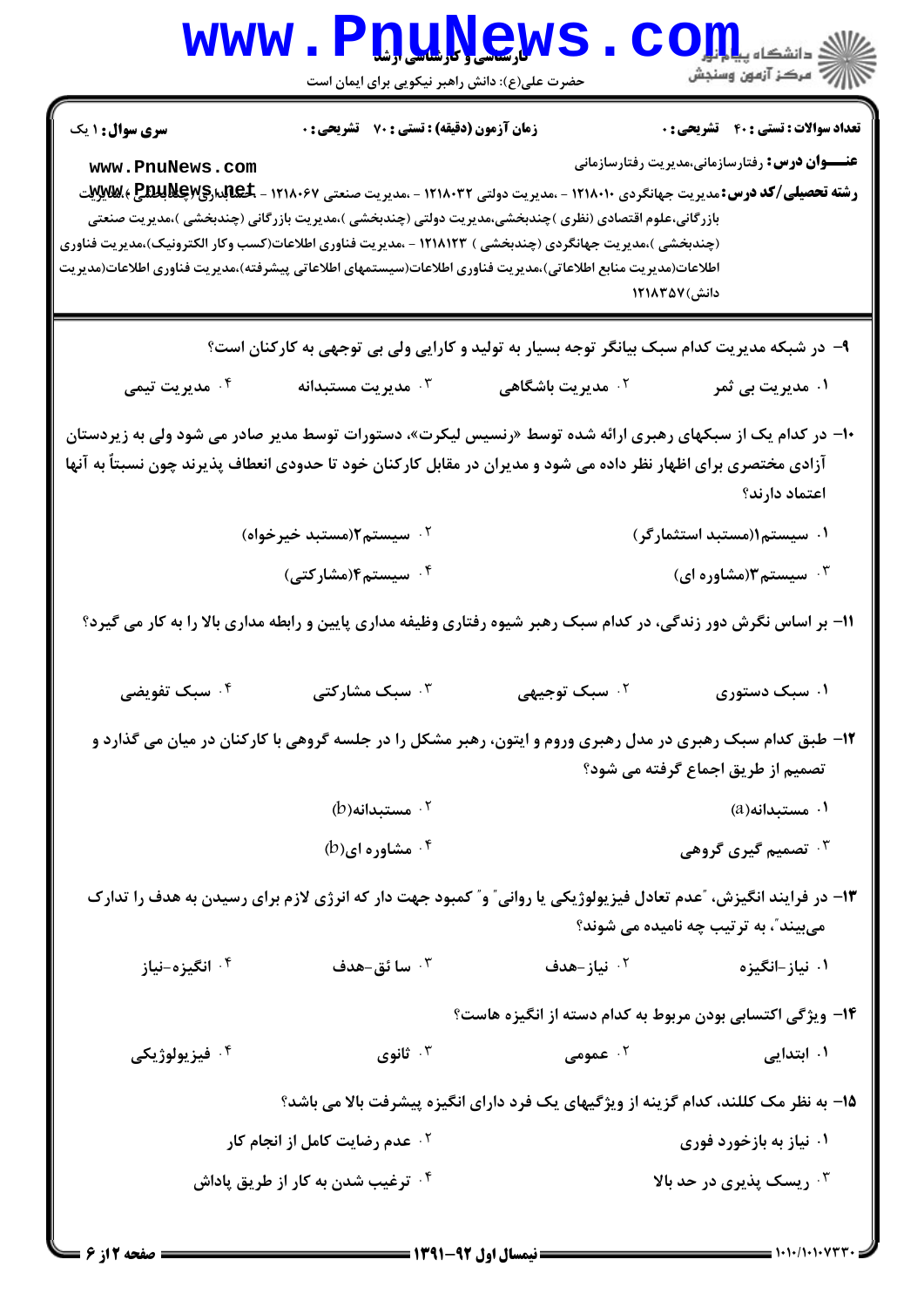| <b>WWW</b>                        | <b>DUNGWS</b><br>حضرت علی(ع): دانش راهبر نیکویی برای ایمان است                                                                                                                                                                                                                                                                                                                                                                                                                                              |                                                          | $\textcolor{red}{\mathbf{C}}$ انشکاه پی $\textcolor{red}{\mathbf{L}}$                                                                          |
|-----------------------------------|-------------------------------------------------------------------------------------------------------------------------------------------------------------------------------------------------------------------------------------------------------------------------------------------------------------------------------------------------------------------------------------------------------------------------------------------------------------------------------------------------------------|----------------------------------------------------------|------------------------------------------------------------------------------------------------------------------------------------------------|
| سری سوال: ۱ یک<br>www.PnuNews.com | زمان آزمون (دقیقه) : تستی : 70 ٪ تشریحی : 0<br><b>رشته تحصیلی/کد درس:</b> مدیریت جهانگردی ۱۲۱۸۰۱۰ - ،مدیریت دولتی ۱۲۱۸۰۳۲ - ،مدیریت صنعتی ۱۲۱۸۰۶۷ - WEX بکلاچلالالچی WA<br>بازرگانی،علوم اقتصادی (نظری )چندبخشی،مدیریت دولتی (چندبخشی )،مدیریت بازرگانی (چندبخشی )،مدیریت صنعتی<br>(چندبخشی )،مدیریت جهانگردی (چندبخشی ) ۱۲۱۸۱۲۳ - ،مدیریت فناوری اطلاعات(کسب وکار الکترونیک)،مدیریت فناوری<br>اطلاعات(مديريت منابع اطلاعاتي)،مديريت فناوري اطلاعات(سيستمهاي اطلاعاتي پيشرفته)،مديريت فناوري اطلاعات(مديريت | دانش) ۱۲۱۸۳۵۷                                            | <b>تعداد سوالات : تستی : 40 قشریحی : 0</b><br><b>عنــــوان درس:</b> رفتارسازمانی،مدیریت رفتارسازمانی                                           |
| ۰۴ خود شکوفایی                    | ۱۶- واژه های "تعلق و اجتماعی" برای کدام سطح از سلسله مراتب نیازهای مزلو به کار می رود؟<br>عشق $\cdot$ ۳                                                                                                                                                                                                                                                                                                                                                                                                     | ۰۲ آزادی بیان                                            | ۰۱ احترام                                                                                                                                      |
|                                   | <sup>۲.</sup> فیزیولوژیکی، احترام، مقام<br>۰۴ مقام، پیشرفت، قدرت<br>۱۸– بر اساس نظریه دوعاملی هرزبرگ، وجود کدام یک از عوامل زیر در درجه نخست موجب رضایت و انگیزش افراد می شود اما                                                                                                                                                                                                                                                                                                                           | غیبت آنها تنها عدم رضایت ضعیفی را موجب می شود؟           | ۱۷– کدام یک از گزینه های زیر بیانگر طبقه بندی نیازها از دید آلدفر می باشد؟<br>۰۱ فیزیولوژیکی، ایمنی، رشد<br>زیستی، وابستگی و تعلق، رشد $\cdot$ |
| ۰ <sup>۴</sup> شرایط کار          | امنیت شغلی $\cdot^{\mathtt{v}}$                                                                                                                                                                                                                                                                                                                                                                                                                                                                             | ۰ <sup>۲</sup> مسئوليت                                   | ۰۱ حقوق و دستمزد                                                                                                                               |
|                                   | ۱۹- بر اساس مدل انگیزشی پورتر و لاولر، کوشش(انگیزش) در صورت وجود کدام واسطه ها به عملکرد منجر می شود؟<br><b>10 ارزش پاداش و طرز تلقی فرد</b><br><sup>۴ .</sup> قابلیتهای فردی و ادراک نقش                                                                                                                                                                                                                                                                                                                   |                                                          | ۰۱ احساس فرد و ادراک نقش<br>۰ <sup>۳</sup> ارزش پاداش و احتمال دریافت آن                                                                       |
|                                   | ۲۰-بر اساس کدام یک از نظریه های فرایندی انگیزش، هر فرد نتایج حاصل از کار خود و آنچه که در این راه از دست داده است<br>۰ <sup>۲</sup> نظریه انگیزش انتظار<br>۰۴ نظریه پورتر و لاولر                                                                                                                                                                                                                                                                                                                           | را با دیگران مقایسه کرده و به قضاوت درباره آن می پردازد؟ | ۰۱ نظریه اسناد<br>نظریه برابری $\cdot$ ۳                                                                                                       |
|                                   | <b>۲۱</b> - در نظریه اسناد، در کوشش برای درک عملکرد ضعیف کارمند، کدام بعد اگر در حد بالایی باشد به این معناست که دیگران                                                                                                                                                                                                                                                                                                                                                                                     |                                                          | هم این وظیفه را ضعیف انجام می دهد؟                                                                                                             |
| ۰۴ تعامل                          | افتراق $\cdot$ "                                                                                                                                                                                                                                                                                                                                                                                                                                                                                            | ۰ <sup>۲</sup> توافق                                     | ۰۱ تداوم                                                                                                                                       |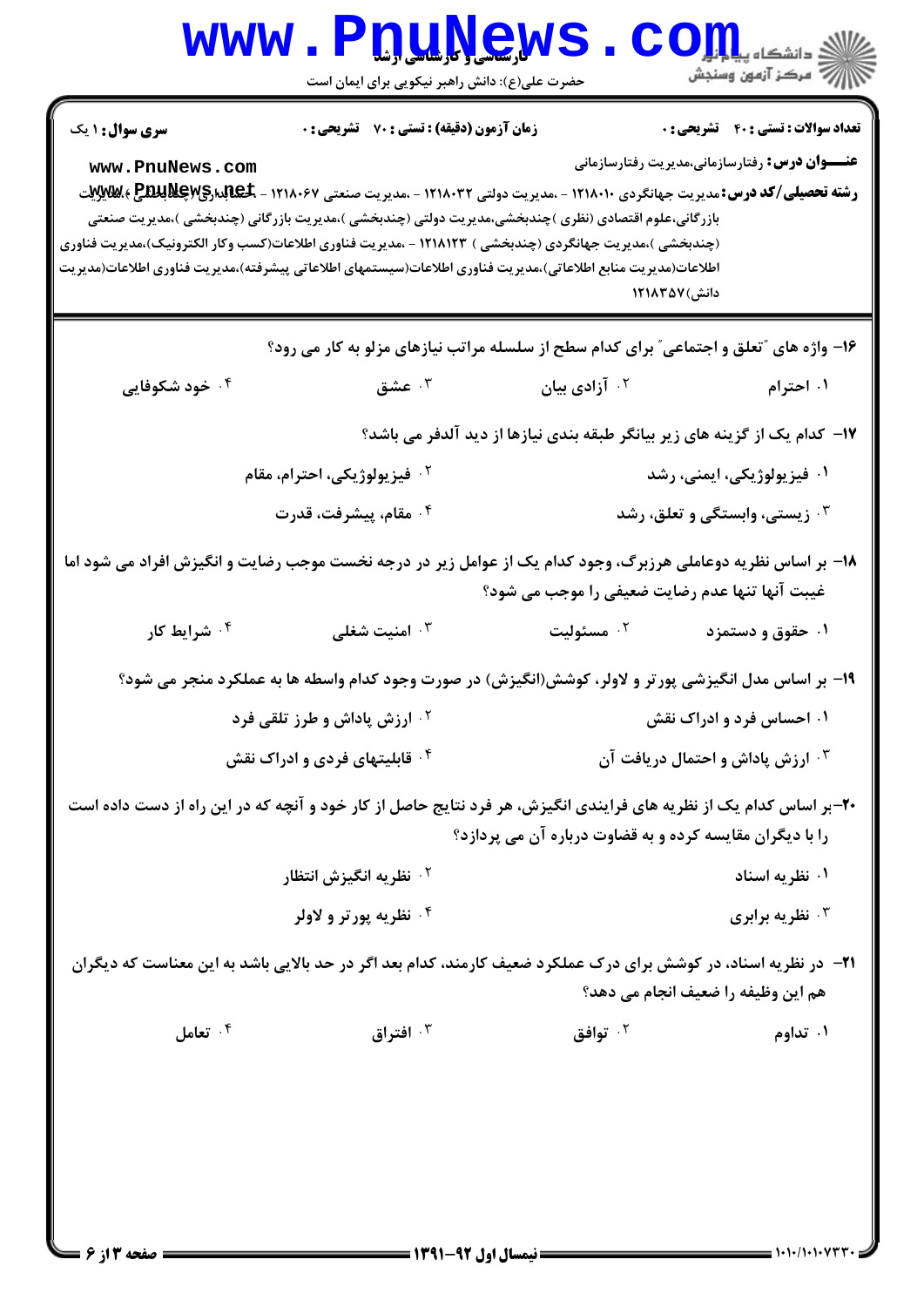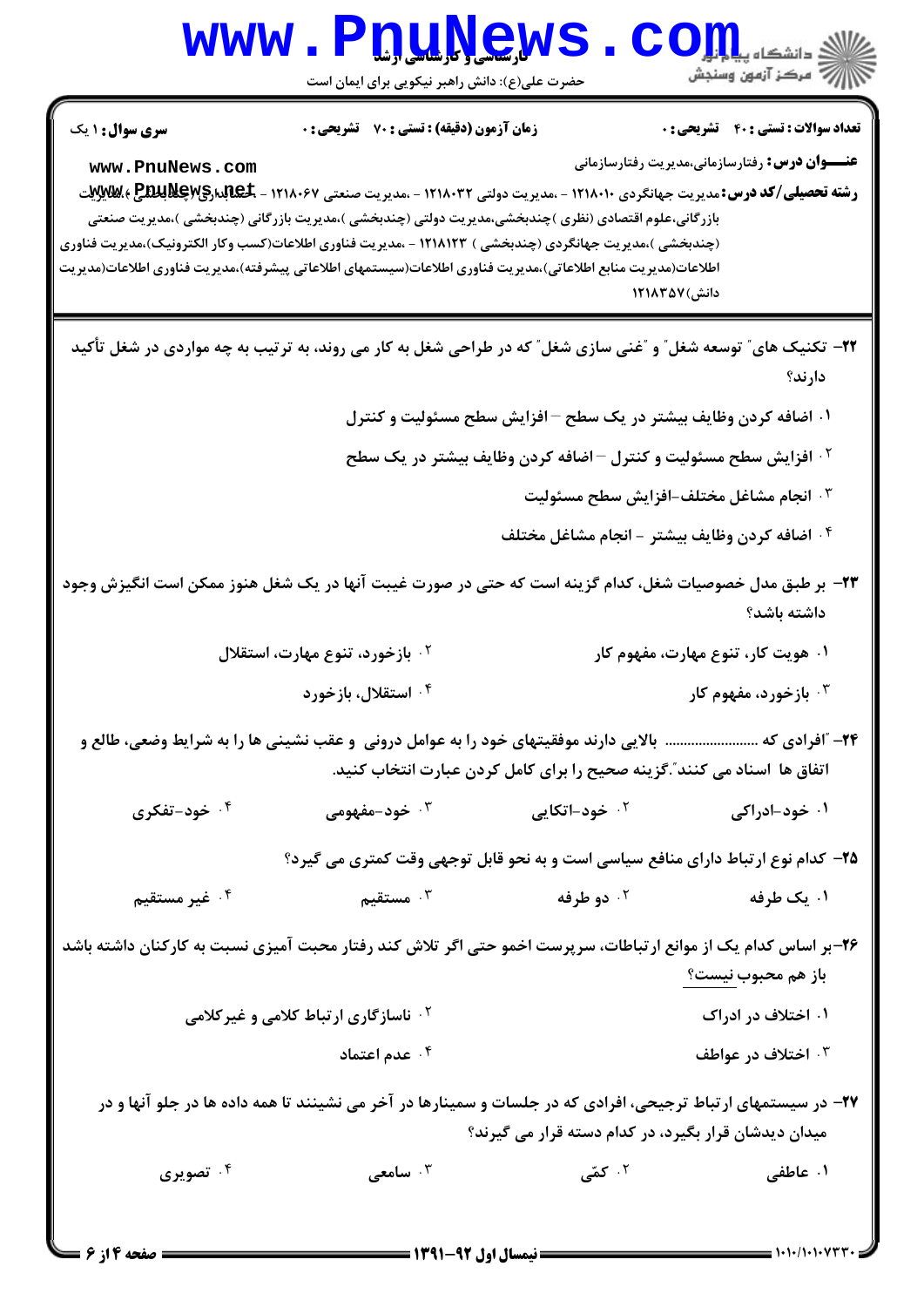| <b>WWW.</b>            | <b>QULYCW</b><br>حضرت علی(ع): دانش راهبر نیکویی برای ایمان است                                                                                                                                                                                 |                                                                | S <b>OIL</b><br>رآب مرڪز آزمون وسنڊش                   |
|------------------------|------------------------------------------------------------------------------------------------------------------------------------------------------------------------------------------------------------------------------------------------|----------------------------------------------------------------|--------------------------------------------------------|
| <b>سری سوال : ۱ یک</b> | <b>زمان آزمون (دقیقه) : تستی : 70 قشریحی : 0</b>                                                                                                                                                                                               |                                                                | <b>تعداد سوالات : تستي : 40 ٪ تشریحي : 0</b>           |
| www.PnuNews.com        | <b>رشته تحصیلی/کد درس:</b> مدیریت جهانگردی ۱۲۱۸۰۱۰ - ،مدیریت دولتی ۱۲۱۸۰۳۲ - ،مدیریت صنعتی ۱۲۱۸۰۶۷ - <b>تکابلدارکیMEXE با پیسپر</b> یت<br>بازرگانی،علوم اقتصادی (نظری )چندبخشی،مدیریت دولتی (چندبخشی )،مدیریت بازرگانی (چندبخشی )،مدیریت صنعتی |                                                                | <b>عنــــوان درس:</b> رفتارسازمانی،مدیریت رفتارسازمانی |
|                        | (چندبخشی )،مدیریت جهانگردی (چندبخشی ) ۱۲۱۸۱۲۳ - ،مدیریت فناوری اطلاعات(کسب وکار الکترونیک)،مدیریت فناوری<br>اطلاعات(مديريت منابع اطلاعاتي)،مديريت فناوري اطلاعات(سيستمهاي اطلاعاتي پيشرفته)،مديريت فناوري اطلاعات(مديريت                       | دانش) ۱۲۱۸۳۵۷                                                  |                                                        |
|                        |                                                                                                                                                                                                                                                | ۲۸- الگوهای ارتباطی حلقه ای و چرخی به ترتیب چه ماهیتی دارند؟   |                                                        |
|                        | ۰ <sup>۲</sup> متمرکز-غیرمتمرکز                                                                                                                                                                                                                |                                                                | ۰۱ متمرکز-متمرکز                                       |
|                        | ۰ <sup>۴</sup> غیرمتمرکز-متمرکز                                                                                                                                                                                                                |                                                                | ۰ <sup>۳</sup> غیرمتمرکز-غیرمتمرکز                     |
|                        | ۲۹- در کدام یک از مکانیزمهای دفاعی ناشی از سرخوردگی، فرد پس از شکست به دنبال یافتن راه دیگری برای تظاهر خود                                                                                                                                    | بوده و غرور و شأن خود را در چیز دیگری جستجو می کند؟            |                                                        |
| سازش $\cdot$ ۴         | بافشاری $\cdot$                                                                                                                                                                                                                                | ۰ <sup>۲</sup> عقب نشینی                                       | ۰۱ پرخاشگری                                            |
|                        | ۳۰– کدام یک از انواع تعارض نقش، در اثر نیازمندیهای مختلف دو یا چند نقش است که باید در آنِ واحد ایفا شوند؟                                                                                                                                      |                                                                |                                                        |
|                        | <sup>۲</sup> ۰ تعارض بین شخص و نقش                                                                                                                                                                                                             |                                                                | ۰۱ تعارض بین نقش                                       |
|                        | ۰۴ تعارض بین هدف و نقش                                                                                                                                                                                                                         |                                                                | تعارض درون نقش $\cdot^{\mathsf{\texttt{v}}}$           |
|                        |                                                                                                                                                                                                                                                | <b>۳۱</b> - کدام گزینه از عوامل فشار عصبی سازمانی می باشد؟     |                                                        |
|                        | ۰ <sup>۲</sup> مسائل خانوادگی                                                                                                                                                                                                                  |                                                                | ۰۱ تغییرات اجتماعی                                     |
|                        | ۰۴ مراحل و فرایندها                                                                                                                                                                                                                            |                                                                | نغييرات تكنولوژيكى $\cdot^{\mathsf{\texttt{v}}}$       |
|                        |                                                                                                                                                                                                                                                | <b>۳۲</b> - کدام گزینه از ویژگیهای شخصیتی افراد تیپ A می باشد؟ |                                                        |
|                        | میانه روی $\cdot$ ۲                                                                                                                                                                                                                            |                                                                | ۰۱ صبر داشتن                                           |
|                        | ۰۴ عجول نبودن                                                                                                                                                                                                                                  |                                                                | انجام همزمان دو کار $\cdot$ ۳                          |
|                        | ۳۳- در کدام یک از حالات من، فرد با خونسردی و روش عقلایی به حل مشکلات می پردازد؟                                                                                                                                                                |                                                                |                                                        |
| ۰۴ من بزرگسالی         | ن مکمل $\cdot$ "                                                                                                                                                                                                                               | <sup>٢</sup> ٠ من والديني                                      | ۰۱ من کودکی                                            |
|                        | ۳۴- کدام یک از سلولهای پنجره جوهری، انفجاری ترین حالت است و شخص نه راجع به خود و نه دیگران چیزی نمی داند و                                                                                                                                     | نتیجه این وضعیت سوء تفاهم و تعارض بین افراد می باشد؟           |                                                        |
| ۰۴ خود نهان            | ۰۳ خود نامکشوف                                                                                                                                                                                                                                 | ۰۲ خود کور                                                     | ۰۱ خود آشکار                                           |
|                        |                                                                                                                                                                                                                                                |                                                                |                                                        |
|                        |                                                                                                                                                                                                                                                |                                                                |                                                        |

 $= 1.1.11.1.1477$